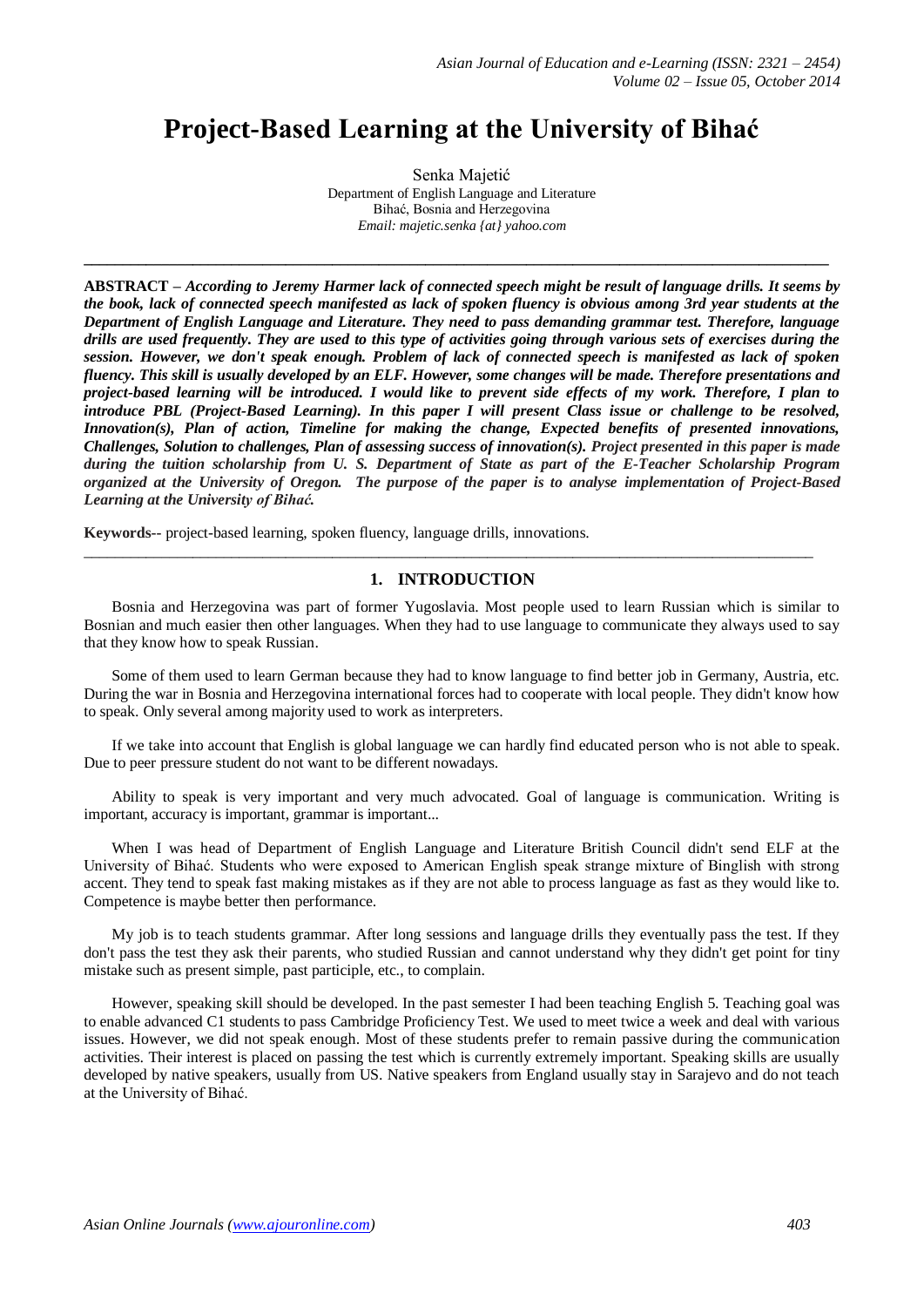## **2. COURSE DESCRIPTION AND CLASS ISSUE TO BE RESOLVED**

**Table 1**: Course description and class issue or challenge to be resolved

| 1. Course title:                    | Savremeni engleski jezik V PFEJK 503                                                                                                                                                                                                                                                                                                                                                                                                                                                                                                                                                                                                                                                                                                                                                                                                                                                                                                                                                                                                                                                                                                                                                  |  |  |  |  |  |
|-------------------------------------|---------------------------------------------------------------------------------------------------------------------------------------------------------------------------------------------------------------------------------------------------------------------------------------------------------------------------------------------------------------------------------------------------------------------------------------------------------------------------------------------------------------------------------------------------------------------------------------------------------------------------------------------------------------------------------------------------------------------------------------------------------------------------------------------------------------------------------------------------------------------------------------------------------------------------------------------------------------------------------------------------------------------------------------------------------------------------------------------------------------------------------------------------------------------------------------|--|--|--|--|--|
|                                     | Modern English 5                                                                                                                                                                                                                                                                                                                                                                                                                                                                                                                                                                                                                                                                                                                                                                                                                                                                                                                                                                                                                                                                                                                                                                      |  |  |  |  |  |
| 2. Course Goals:                    | At the end of this course students will be able to speak fluently.<br>$\bullet$                                                                                                                                                                                                                                                                                                                                                                                                                                                                                                                                                                                                                                                                                                                                                                                                                                                                                                                                                                                                                                                                                                       |  |  |  |  |  |
| 3. Age/number of<br>students:       | Two groups of 12 male and female students at the age of 20 and 21.                                                                                                                                                                                                                                                                                                                                                                                                                                                                                                                                                                                                                                                                                                                                                                                                                                                                                                                                                                                                                                                                                                                    |  |  |  |  |  |
| 4. Linguistic level of<br>students: | Advanced/C1                                                                                                                                                                                                                                                                                                                                                                                                                                                                                                                                                                                                                                                                                                                                                                                                                                                                                                                                                                                                                                                                                                                                                                           |  |  |  |  |  |
| 5. Number of class                  | Two sessions: 1 hour and 30 minutes;                                                                                                                                                                                                                                                                                                                                                                                                                                                                                                                                                                                                                                                                                                                                                                                                                                                                                                                                                                                                                                                                                                                                                  |  |  |  |  |  |
| hours per week and                  | 2 hours and 15 minutes.                                                                                                                                                                                                                                                                                                                                                                                                                                                                                                                                                                                                                                                                                                                                                                                                                                                                                                                                                                                                                                                                                                                                                               |  |  |  |  |  |
| duration of course:                 | Duration of the course: 1 semester/spring-term/15 weeks.                                                                                                                                                                                                                                                                                                                                                                                                                                                                                                                                                                                                                                                                                                                                                                                                                                                                                                                                                                                                                                                                                                                              |  |  |  |  |  |
| 6. Classroom set up:                | Large air-conditioned classroom with movable desks, blackboard and map of the USA.                                                                                                                                                                                                                                                                                                                                                                                                                                                                                                                                                                                                                                                                                                                                                                                                                                                                                                                                                                                                                                                                                                    |  |  |  |  |  |
| 7. Access to materials              | • Classroom is equipped with computer, projector and CD player.                                                                                                                                                                                                                                                                                                                                                                                                                                                                                                                                                                                                                                                                                                                                                                                                                                                                                                                                                                                                                                                                                                                       |  |  |  |  |  |
| and technology:                     | • N. B. List of sources available at the library or at the American Corner, scanned                                                                                                                                                                                                                                                                                                                                                                                                                                                                                                                                                                                                                                                                                                                                                                                                                                                                                                                                                                                                                                                                                                   |  |  |  |  |  |
|                                     | (available at request) or available at the Internet<br>· Capel, A. & Aspinall, T. Masterclass CAD, Oxford University Press, Oxford, 2010.<br>· Gude, K. Advanced Listening and Speaking CAD, Oxford University Press, Oxford, 2010.<br>• Jones, L. New Cambridge Advanced English, Cambridge University Press, Cambridge, 2003.<br>• Flower, J. Phrasal Verb Organiser, LTP: London, 2001. = PRIMARY SOURCES<br>· Macmillan English Dictionary, Macmillan Education, Oxford, 2006.<br>· <i>O'Connell, S. Proficiency, Longman, Edinburgh, 1996</i><br>• The Penguin Pocket Thesaurus, Penguin books, London, 2004.<br>· Vince, M. Advanced Language Practice. Macmillan, Oxford 2007.<br>· Wilson, J.& Newbrook, J. Proficiency Gold, Longman, Edinburgh, 2000.<br>· Wright, J. Idioms Organiser, LTP, London, 1999.<br>· Bailey, Stephen (2007). Academic Writing: A Handbook for International Students. New<br>York: Routledge.<br>· Jordan, R.R. (2004). Academic Writing Course. Essex: Longman.<br>· King, Stephen (2000). On Writing. New York: Scribner.<br>· Morley, David (2007). The Cambridge Introduction to Creative Writing. Cambridge:<br>Cambridge University Press. |  |  |  |  |  |
|                                     | · Oshima, Alice and Hogue, Ann (1999). Writing Academic English. New York: Pearson.<br><b>Strunk, William Jr. and White, E.B. (2000).</b> The Elements of Style. London: Longman.                                                                                                                                                                                                                                                                                                                                                                                                                                                                                                                                                                                                                                                                                                                                                                                                                                                                                                                                                                                                     |  |  |  |  |  |
|                                     | • Zinsser, William (1994). On Writing Well. New York: HarperCollins.<br>• Internet sources:                                                                                                                                                                                                                                                                                                                                                                                                                                                                                                                                                                                                                                                                                                                                                                                                                                                                                                                                                                                                                                                                                           |  |  |  |  |  |
|                                     | • www.better-english.com/exerciselist.html                                                                                                                                                                                                                                                                                                                                                                                                                                                                                                                                                                                                                                                                                                                                                                                                                                                                                                                                                                                                                                                                                                                                            |  |  |  |  |  |
|                                     | · http://owlenglish.purdue.edu/handsouts/grammar                                                                                                                                                                                                                                                                                                                                                                                                                                                                                                                                                                                                                                                                                                                                                                                                                                                                                                                                                                                                                                                                                                                                      |  |  |  |  |  |
|                                     | · www.grammarbook.com                                                                                                                                                                                                                                                                                                                                                                                                                                                                                                                                                                                                                                                                                                                                                                                                                                                                                                                                                                                                                                                                                                                                                                 |  |  |  |  |  |
|                                     | · www.ucl.ac.uk/internet-grammar                                                                                                                                                                                                                                                                                                                                                                                                                                                                                                                                                                                                                                                                                                                                                                                                                                                                                                                                                                                                                                                                                                                                                      |  |  |  |  |  |
|                                     | • Vocabulary Instruction and Reading comprehension - From the ERIC Clearinghouse on                                                                                                                                                                                                                                                                                                                                                                                                                                                                                                                                                                                                                                                                                                                                                                                                                                                                                                                                                                                                                                                                                                   |  |  |  |  |  |
|                                     | Reading English and Communication<br>• http://www1.aucegypt.edu/academic/writers/                                                                                                                                                                                                                                                                                                                                                                                                                                                                                                                                                                                                                                                                                                                                                                                                                                                                                                                                                                                                                                                                                                     |  |  |  |  |  |
|                                     | • http://www.howtowriteanessay.com/                                                                                                                                                                                                                                                                                                                                                                                                                                                                                                                                                                                                                                                                                                                                                                                                                                                                                                                                                                                                                                                                                                                                                   |  |  |  |  |  |
| 8. Other important                  | Students meet an ELF once a week at the American Corner.                                                                                                                                                                                                                                                                                                                                                                                                                                                                                                                                                                                                                                                                                                                                                                                                                                                                                                                                                                                                                                                                                                                              |  |  |  |  |  |
| information about                   |                                                                                                                                                                                                                                                                                                                                                                                                                                                                                                                                                                                                                                                                                                                                                                                                                                                                                                                                                                                                                                                                                                                                                                                       |  |  |  |  |  |
| students or setting:                |                                                                                                                                                                                                                                                                                                                                                                                                                                                                                                                                                                                                                                                                                                                                                                                                                                                                                                                                                                                                                                                                                                                                                                                       |  |  |  |  |  |
| 9. Class issue or                   | Course is mainly focused on language drills with problem of lack of connected speech                                                                                                                                                                                                                                                                                                                                                                                                                                                                                                                                                                                                                                                                                                                                                                                                                                                                                                                                                                                                                                                                                                  |  |  |  |  |  |
| challenge to be                     | manifested as lack of spoken fluency. This skill is usually developed by an ELF. However, some                                                                                                                                                                                                                                                                                                                                                                                                                                                                                                                                                                                                                                                                                                                                                                                                                                                                                                                                                                                                                                                                                        |  |  |  |  |  |
| resolved:                           | changes will be made. Therefore presentations and project-based be introduced.                                                                                                                                                                                                                                                                                                                                                                                                                                                                                                                                                                                                                                                                                                                                                                                                                                                                                                                                                                                                                                                                                                        |  |  |  |  |  |
|                                     |                                                                                                                                                                                                                                                                                                                                                                                                                                                                                                                                                                                                                                                                                                                                                                                                                                                                                                                                                                                                                                                                                                                                                                                       |  |  |  |  |  |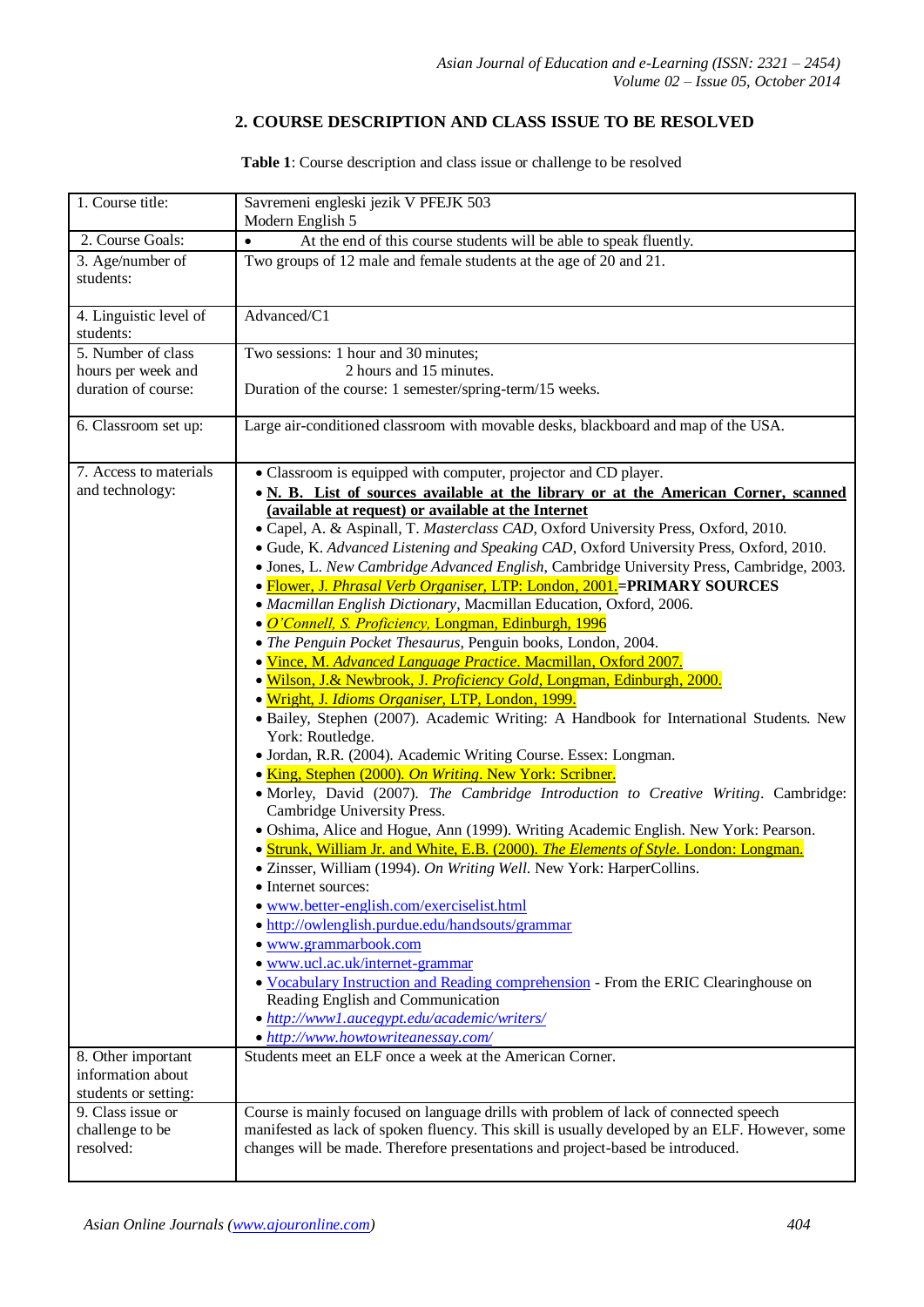## **3. INNOVATION(S)**

Course Modern English 5 is mainly focused on language drills. The issue of lack of connected speech is manifested as lack of spoken fluency. Therefore oral presentations and projects will be introduced.

Fillmore (1979) identifies four categories of fluent speakers. The first one is the speaker who speaks fast, that is, who fills time with talk such as a disk jockey. The second is the speaker whose speech is coherent, complex and dense. The third type of fluent speaker is one who knows how to use language appropriately, and in a variety of contexts. The fourth type of fluent speaker controls aesthetic functions of language, being creative and imaginative.

For Lennon (1990), there is a "broad sense" and a "narrow sense" for fluency. The broad sense is represented by "the highest point on a scale that measures spoken command of a foreign language" (p.389). The narrow sense refers to "isolatable components of fluency such as correctness, idiomaticness, relevance, appropriateness, pronunciation, lexical range, and so on" (p.389).

Faerch, Haastrup, and Phillipson (1984) include fluency as a component of communicative competence, and define it as "the speaker's ability to make use of whatever linguistic and pragmatic competence they have."

According to Jeremy Harmer lack of connected speech might be result of language drills. As I've already said, and it seems by the book, lack of connected speech manifested as lack of spoken fluency is obvious among 3rd year students at the Department of English Language and Literature. They need to pass demanding grammar test. Therefore, language drills are used frequently. They are used to this type of activities going through various sets of exercises during the session. However, we don't speak enough. Also, I would like to prevent side effects of my work.

## *3.1 Innovation #1: Oral presentation(s)*

At the beginning of semester various topics will be suggested to students. They need to select one topic and prepare oral presentation on Subjunctive, Relative clauses, Emphasis, etc. They will present individually before mid-term and endterm test. Criteria for assessment will be presented in rubric.

During oral presentations they will achieve confidence to speak in front of their peers. This will enable them to speak in front of the public. They will also develop spoken fluency as their colleagues are rather demanding. Though adolescents they still like to show off which might motivate them to present successfully. This activity will be similar to English across the curriculum. I will ask students to prepare presentation on Subjunctive, Emphasis, Preparatory it, etc. This will be helpful for mid and end term test. They will present these features in an acceptable manner allowing their peers to ask questions. This will be useful as they behave differently towards their peers. They are not inhibited to ask questions and discuss ambiguous issues. This activity will help me not to work as much as I used to.

## *3.2 Innovation #2: Project-based learning*

After each unit students will be divided into 4 groups. Working with their peers they will make poster on each theme we've discussed. They should use L2 while working on the project. When they finish, the poster will be presented by all group members. Members of other groups will do assessment.

According to Bloomfield's taxonomy creativity is the most important. Presenting each theme in unique way they will be able to develop their potentials to the maximum. Ability to work as a member of team will be useful for LLL and social development. Presentation of each project will enhance spoken fluency, develop confidence and critical thinking and create sense of achievement.

## **4. PLAN OF ACTION**

Ability to speak fluently is complicated mental process. I cannot say that I can make those students, who had other courses before coming to 3rd year, fluent, but I can try.

We plan to introduce presentations which will include developing speaking skills and enhancing knowledge of grammar. This task will be prepared in several stages.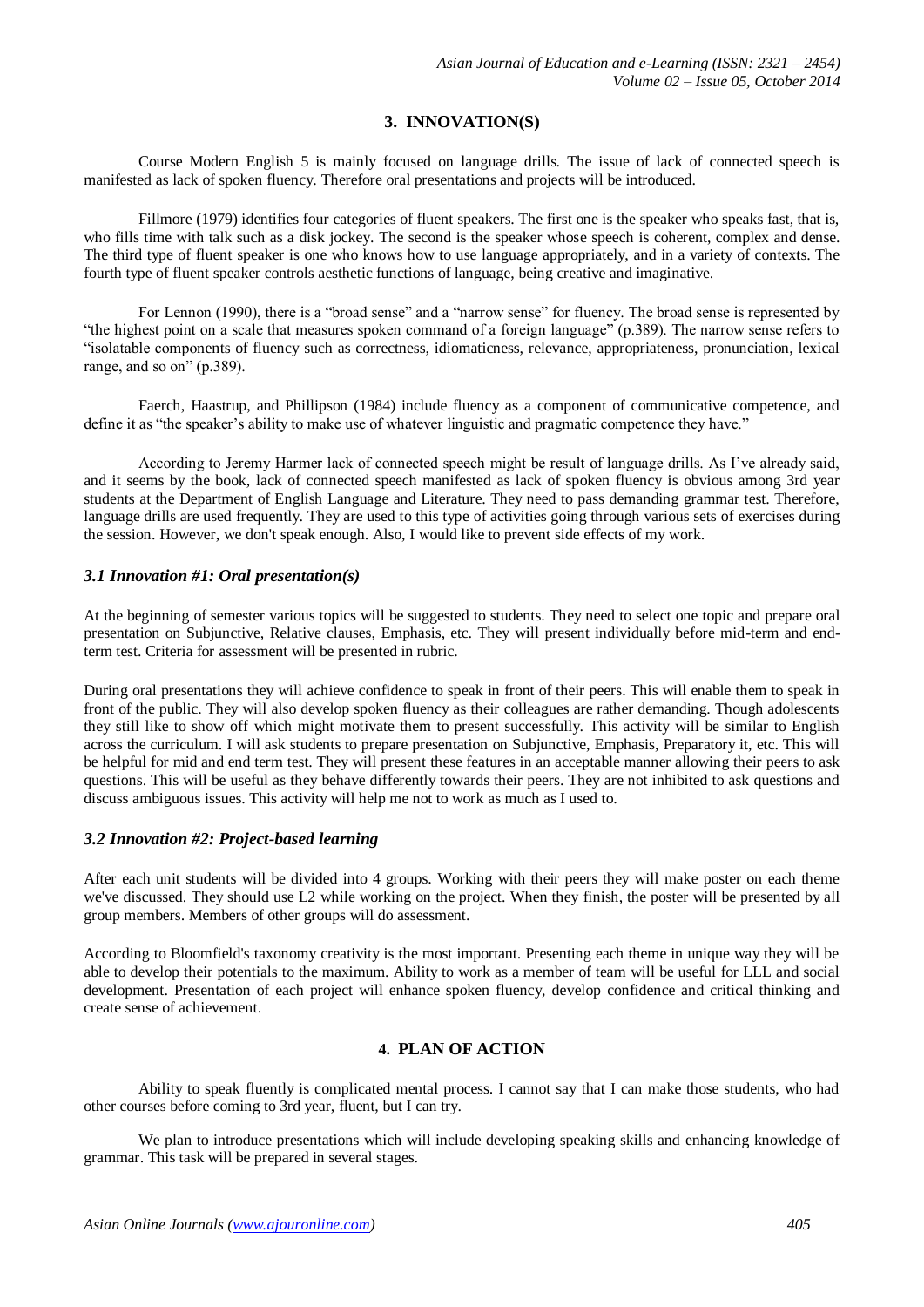#### **Stage 1:** Video Presentation

Video presentations will be used to illustrate presentation skills. (Presentation will be retrieved from You Tube.

You Tube: How to Do a Presentation <https://www.youtube.com/watch?v=dEDcc0aCjaA>

(retrieved on 17th August 2014)

#### **Stage 2:** Comparison

Students will watch several presentations. They will compare presentations. (Presentations will be retrieved from You Tube.

You Tube: Presentation Bad/Good Example[s https://www.youtube.com/watch?v=S5c1susCPAE](https://www.youtube.com/watch?v=S5c1susCPAE)

(retrieved on 17th August 2014)

### **Stage 3:** Production

3.1 Students will be asked to choose one theme and make power point presentation. Themes are the following:

1) Past and perfect tenses (p. 10/11)

2) as versus like (p. 16)

- 3) Conditional: basic patterns (p. 24)
- 4) wish/if only (p. 24)
- 5) Unreal versus real tenses (p. 25)
- 6) Inversion after negative adverbials (p. 38)
- 7) Participle clauses (p. 42/43)
- 8) Preparatory it (p. 55)
- 9) Gerund and infinitive nominal (p. 55)
- 10) Modal verbs (ability, obligation, advice) (p. 66)
- 11) Modal verbs (degrees of likelihood) (p. 70)

References: Newbrook, J. and Wilson, J. *Proficiency Gold Coursebook.* London, Longman, 2000.

Rubric will be introduced to students who will be asked to prepare handouts and questions.

**Stage 4:** Presentation

Students will present every week during Monday sessions. Professor will write down mistakes made during the presentation. Criteria presented in the rubric will be used. After 10 minutes long presentation, students will ask questions.

Using presentations during language drills will be innovation and useful change. On the other hand, it will help me not to work as much as I used to. Moreover, students prefer to see presentations made by their colleagues. In this way they focus on presentation indirectly.

I would also like to introduce project-based learning. As I've already said it's difficult to motivate students to speak. Therefore, I will ask students divided into four groups to make poster and present it to other group members. I didn't use this activity because I teach adult students. However, I will try to introduce this change. I will divide students into four groups and asks to make poster. Poster will be done after each unit. Themes are the following:

1) People and relationships;

2) Education and ways of learning;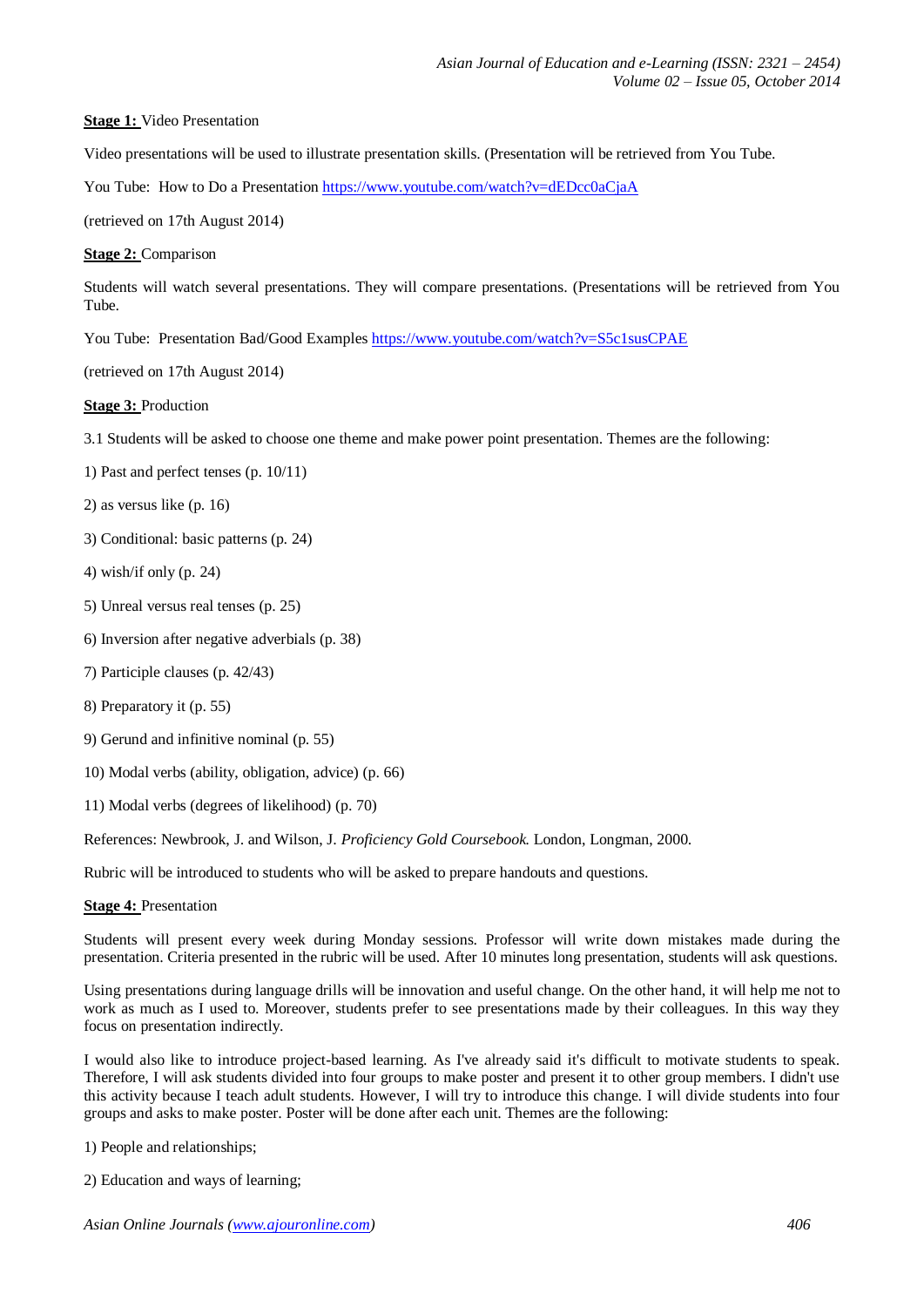3) Cinema and television;

4) Advertising and consumerism.

Members of other groups will do assessment. Presented innovations are connected to class and syllabus.

#### **Resources:**

Newbrook, J. and Wilson, J. *Proficiency Gold Coursebook.* London, Longman, 2000.

#### **Authentic materials:**

You Tube: How to Do a Presentation <https://www.youtube.com/watch?v=dEDcc0aCjaA>

(retrieved on 17th August 2014)

You Tube: Presentation Bad/Good Example[s https://www.youtube.com/watch?v=S5c1susCPAE](https://www.youtube.com/watch?v=S5c1susCPAE)

(retrieved on 17th August 2014)

You Tube: How to make an Academic Poster - Introduction (Tutorial part 1)

<https://www.youtube.com/watch?v=PLuMRqcZhrI> (retrieved on 17th August 2014)

#### **5. TIMELINE FOR MAKING THE CHANGE**

Presented innovations will be introduced during fall-term 2014/2015.

Students will be asked to present according to the following schedule:

6th October 2014 - Past and perfect tenses (p. 10/11)

13th October 2014 - as versus like (p. 16)

20th October 2014- wish/if only (p. 24)

27th October 2014 - Unreal versus real tenses (p. 25)

3rd November 2014 - Inversion after negative adverbials (p. 38)

3rd November 2014 - Participle clauses (p. 42/43)

10rth November 2014 - Preparatory it (p. 55)

17th November 2014 - Gerund and infinitive nominal (p. 55)

24th November 2014 - Modal verbs (ability, obligation, advice) (p. 66)

1st December 2014 - Modal verbs (degrees of likelihood) (p. 70)

On 6th October students will be divided into four groups. There will be probably 3 students in each group (group 1, group 2, group 3, and group 4). Rubric for assessment will be presented to students. Students will be asked to make poster after revision of each unit e.g. after 1st Unit "Friend in need" members of group 1 will present poster on "People and relationships."

Students will present their posters according to the following schedule:

27th October 2014 – group 1 "People and relationships"

27th November 2014 – group 2 "Education and ways of learning"

8th December 2014 – group 3 "Cinema and television"

22nd December 2014 group 4 "Advertising and consumerism"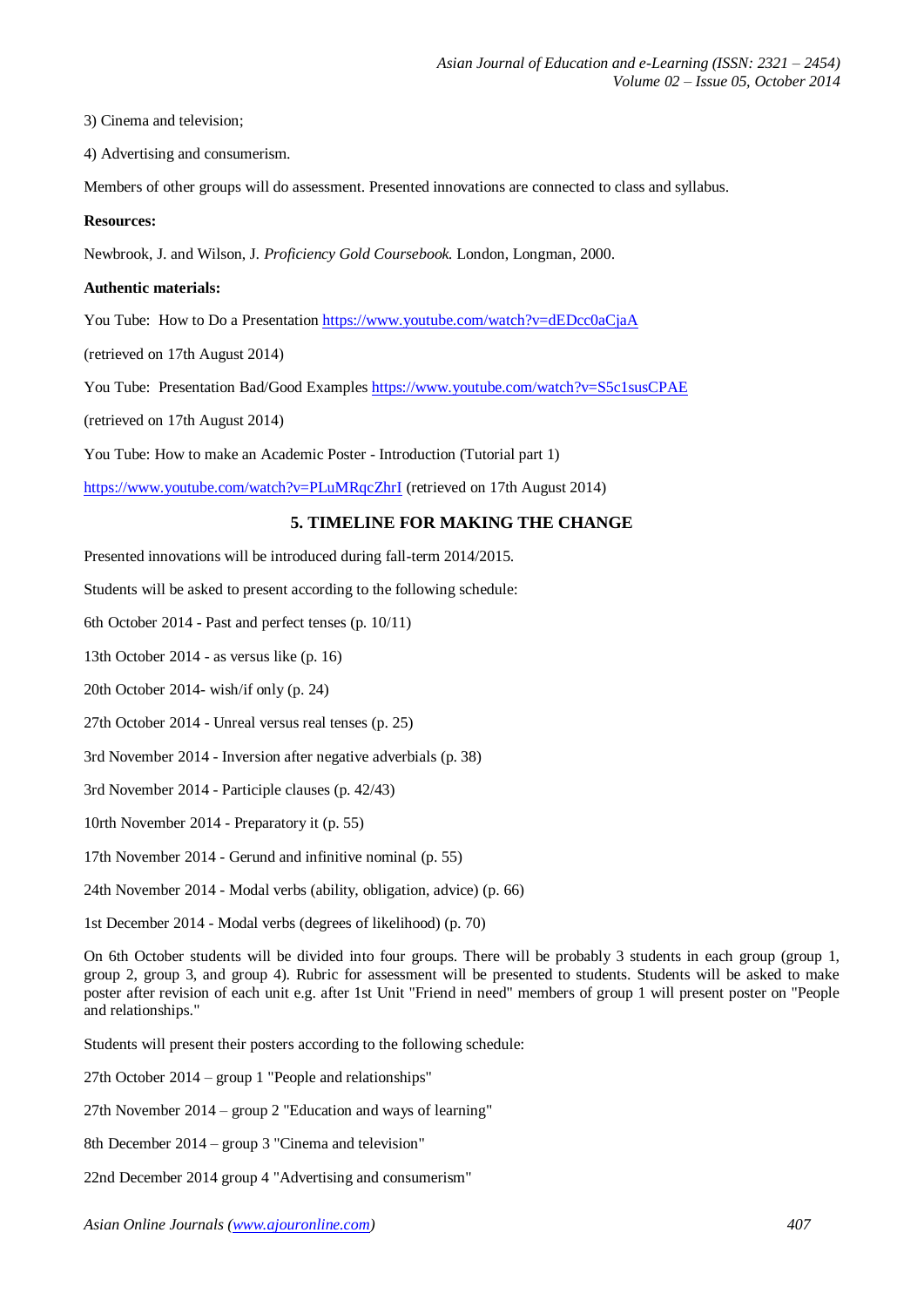## **6. EXPECTED BENEFITS OF PRESENTED INNOVAITON(S)**

**6.1** Presentation workshop students will develop confidence to speak in front of the public. Students will develop ability to speak fluently. Shy students will be motivated to express themselves.

**6.2** After poster presentation student will develop socially, working as member of one team. Group member will get the same grade which should motivate equal participation. Students will get opportunity to express their creativity. Speaking skills will be developed during the presentation prepared by each group member. Critical thinking will be developed through peer assessment.

## **7. CHALLENGES**

**7.1** Students tend to use L1: Therefore, this might be anticipated problem. Another problem which might occur is lack of motivation to ask questions and participate in discussion after presentation.

**7.2** Adults are not as motivated as young learners to make poster. Anticipated problem is lack of motivation. We anticipate that student will not evaluate their colleagues fairly.

## **8. SOLUTION TO CHALLENGES**

**8.1** Students will be asked to use L2. Course participants will be asked to prepare questions and participate in discussion after the presentation.

**8.2** Lack of motivation will be prevented using competition of group members with members of other groups which will hopefully motivate each group member to work hard.

**8.3** Rubric for poster assessment will be used to prevent anticipated problems during peer feedback.

## **9. PLAN OF ASSESSING SUCCESS OF INNOVATION(S)**

**9.1** Clear plan for assessment success of the innovation will be shown in Rubric presented in the appendix of this project. It is important to say that professor will write down mistakes made during the presentation. Though evident errors may occur during the oral presentation evaluation and error analysis will be done after the presentation in order to prevent language anxiety. Rubric for oral presentation will be used as a tool for presentation assessment. Criteria used in the rubric will be presented to students after selection of themes for presentations.

Poster Assessment Rubric will be given as appendix of this project. Rubric assessment criteria will be presented to students when they select theme of poster presentation. They will use printed rubric to give feedback after each presentation.

#### **10. ACKNOWLEDGEMENT**

I would like to express my very great appreciation to the tuition scholarship from U. S. Department of State as part of the E-Teacher Scholarship Program organized at the University of Oregon and the anonymous referees of this paper for their favourable evaluation.

## **11. REFERENCES**

#### **Works cited:**

[1] Fillmore, C. J., On fluency. In C. Fillmore, D. Kempler & W.S.Y. Wang (eds). Individual differences in language ability and language behavior, New York, Academic, pp. 85-101, 1979.

[2] Lennon, P., Investigating fluency in EFL: a quantitative approach, Language Learning, 40, 387 – 417, 1990.

[3] Carroll, B., Testing communicative performance. Oxford, Pergamon. Faerch, C., Haastrup, K. and Phillipson, R. Learner language and language learning. Clevedon, Multilingual Matters 14, 1980.

#### **Resources:**

[1] Newbrook, J. and Wilson, J. *Proficiency Gold Course book.* London, Longman, 2000.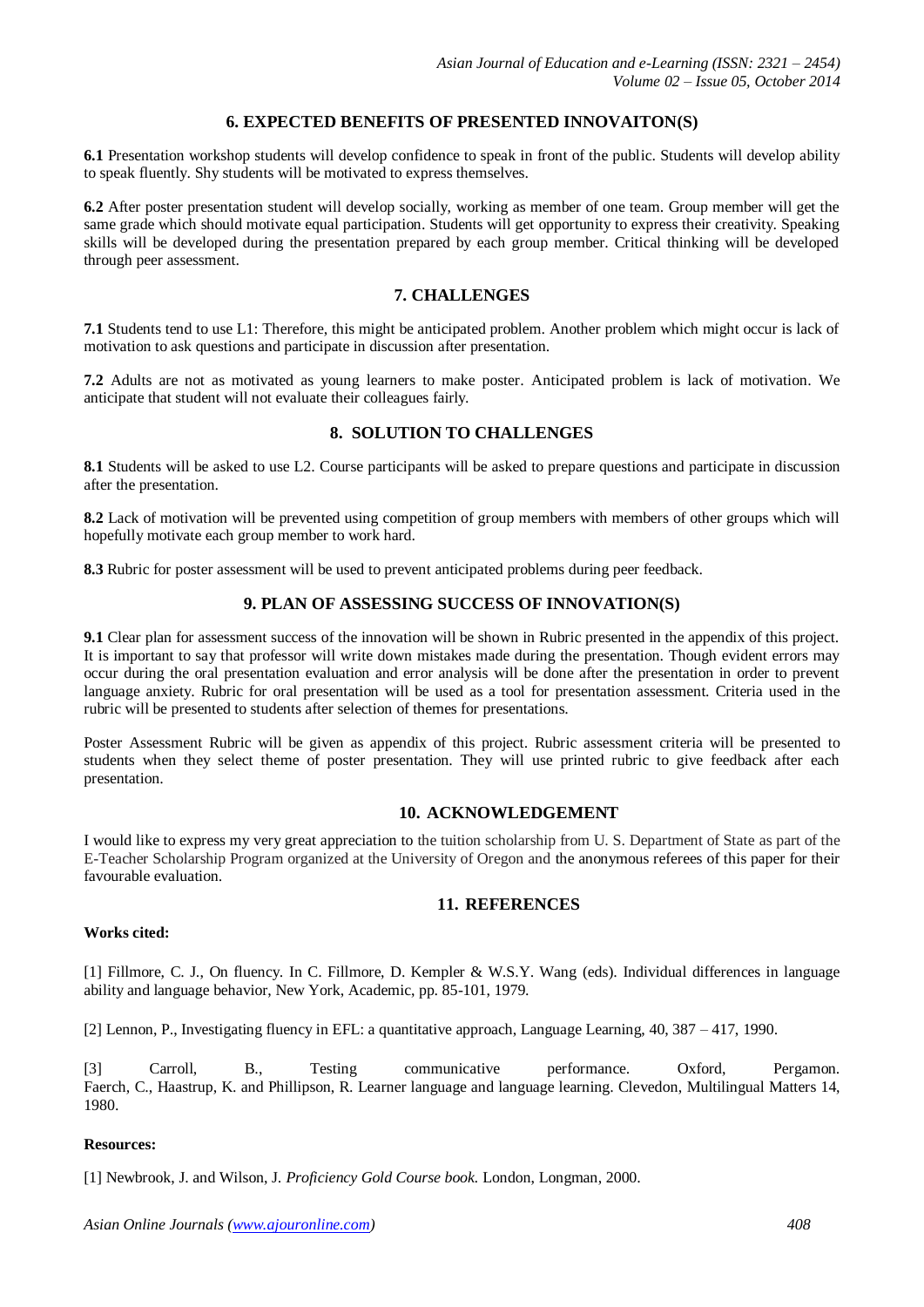#### **Authentic materials:**

[1] You Tube: How to Do a Presentation <https://www.youtube.com/watch?v=dEDcc0aCjaA>

(retrieved on 17th August 2014)

[2] You Tube: Presentation Bad/Good Example[s https://www.youtube.com/watch?v=S5c1susCPAE](https://www.youtube.com/watch?v=S5c1susCPAE)

(retrieved on 17th August 2014)

[3] You Tube: How to make an Academic Poster - Introduction (Tutorial part 1) <https://www.youtube.com/watch?v=PLuMRqcZhrI> (retrieved on 17th August 2014)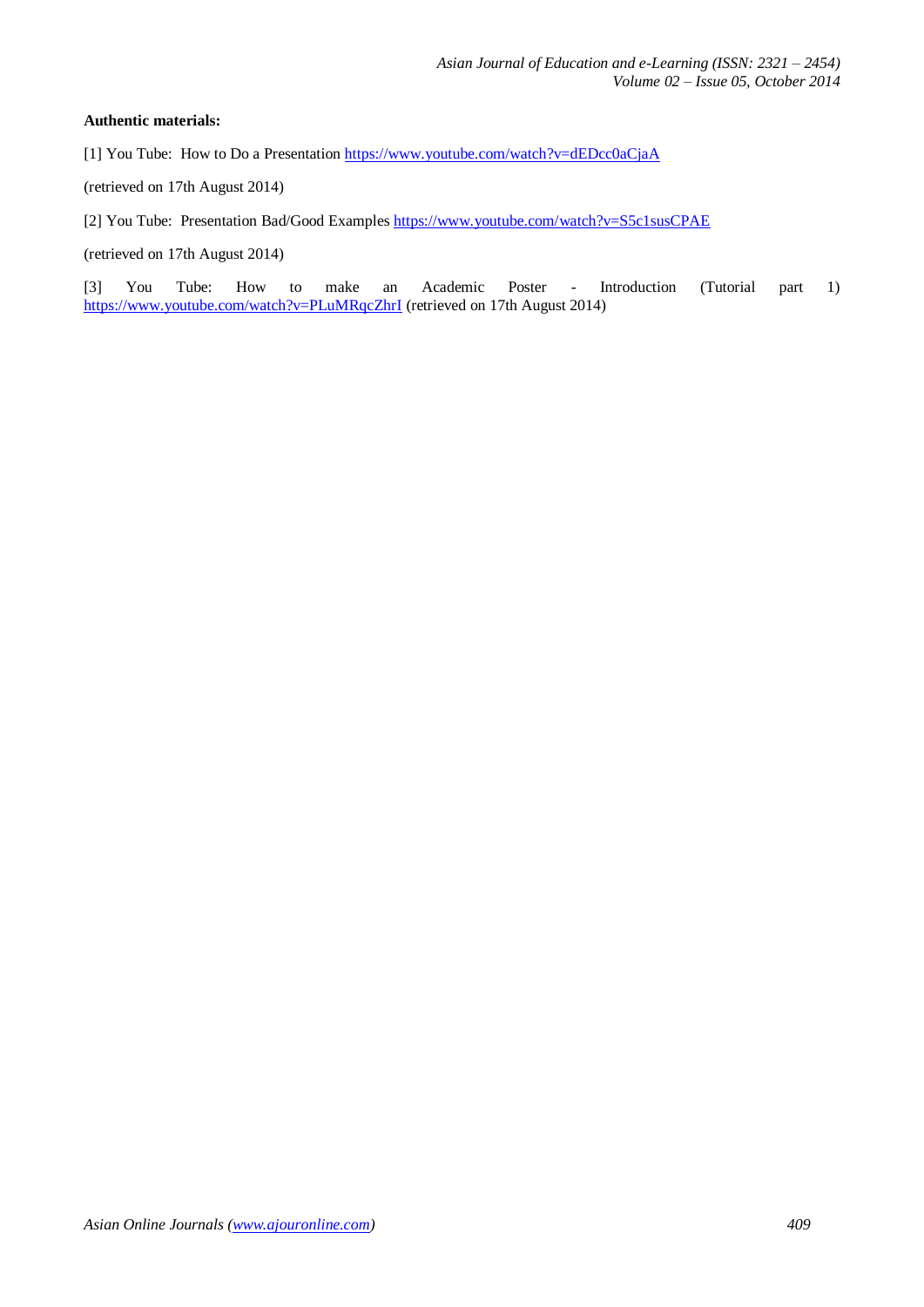## **Appendix 1**

#### **(Marking Scheme for evaluation of the Presentation at the University of Bihać/Department of English Language and Literature and Department of English Language and Pedagogy/academic 2014/2015.)**

| <b>CRITERIA</b>                                                  | <b>Outstanding</b><br>realization of<br>the task set                                                  | <b>Good realization</b><br>of the task set                                                                            | <b>Inadequate</b><br>realization of the<br>task set                                                                                                                                                    | Poor attempt at the<br>task set                                                                                                                                             | <b>Score</b> |
|------------------------------------------------------------------|-------------------------------------------------------------------------------------------------------|-----------------------------------------------------------------------------------------------------------------------|--------------------------------------------------------------------------------------------------------------------------------------------------------------------------------------------------------|-----------------------------------------------------------------------------------------------------------------------------------------------------------------------------|--------------|
|                                                                  | 5                                                                                                     | $\overline{\bf{4}}$                                                                                                   | $\overline{2}$                                                                                                                                                                                         | $\bf{0}$                                                                                                                                                                    |              |
| <b>Visual aids</b>                                               | Sophisticated<br>use of visual<br>aids, entirely<br>appropriate to<br>the task set.                   | Use of visual aids<br>successfully<br>meeting the<br>requirement of the<br>task set.                                  | Limited and/or<br>inadequate use of<br>visual aids.                                                                                                                                                    | Severely limited and<br>use of visual aids.                                                                                                                                 |              |
| <b>Stylistic devices</b><br>Register and<br>format               | Effective use of<br>stylistic devices,<br>register and<br>format wholly<br>appropriate.               | Good use of<br>stylistic<br>devices register<br>and format wholly<br>appropriate.                                     | Little evidence of<br>stylistic devices;<br>some attempt at<br>register and format.                                                                                                                    | No evidence of<br>stylistic devices; little<br>or no attempt at<br>register and format.                                                                                     |              |
| <b>Structure</b><br>1.<br>Organization                           | Skillfully<br>organized and<br>coherent.                                                              | Well organized<br>and coherent.                                                                                       | Some attempt at<br>organization,<br>but lacks coherence.                                                                                                                                               | Poorly organized,<br>leading to<br>incoherence.                                                                                                                             |              |
| Content<br>Clarity<br>Originality                                | Excellent<br>development of<br>topic. Impresses<br>the audience and<br>has a very<br>positive effect. | Good development<br>of topic. Has a<br>positive effect on<br>the audience.                                            | Inadequate<br>development of topic.<br>Has a negative effect<br>on the audience.                                                                                                                       | Little relevance to<br>topic, and/or too<br>short. Has a negative<br>effect on the<br>audience.                                                                             |              |
| Language<br>Presentation skills.<br>Language presented on slide. | Minimal error in<br>grammar,<br>structure and<br>pronunciation.<br>Speaker is laud<br>enough.         | Minor error in<br>grammar, structure<br>and pronunciation.<br>Speaker is<br>sometimes too laud<br>or not laud enough. | A number of errors in<br>grammar, structure<br>and pronunciation<br>which sometimes<br>impede clarity.<br>Speaker is sometimes<br>too laud or not laud<br>enough which<br>sometimes impede<br>clarity. | Numerous errors in<br>grammar, structure<br>and pronunciation<br>which often impede<br>clarity. Speaker is too<br>laud or not laud<br>enough which often<br>impede clarity. |              |

Written by Senka Majetić. Last updated 17/8/14.